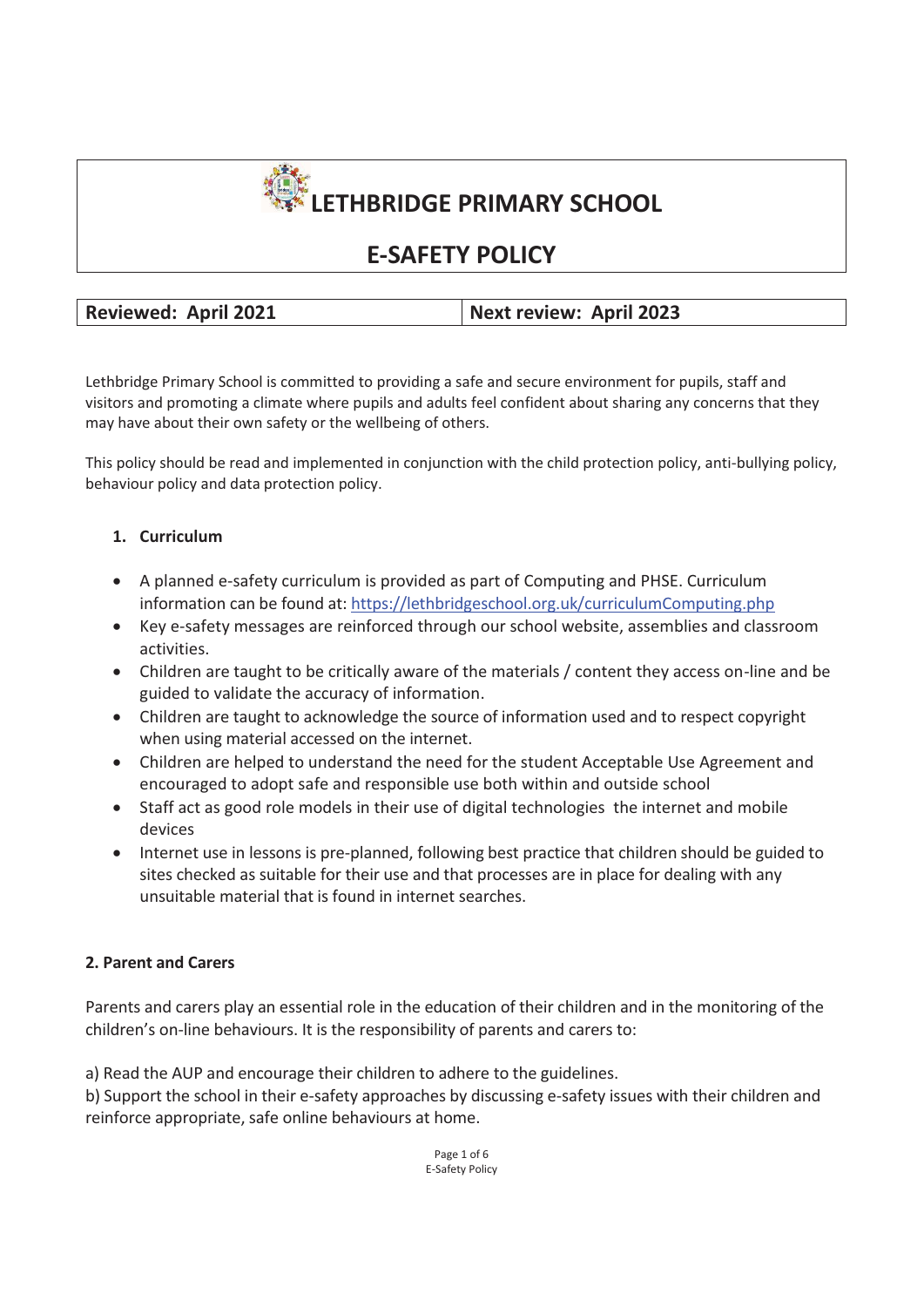c) Role model safe and appropriate use of technology and social media.

d) Abide by the school's AUP and identify changes in behaviour that could indicate that their child is at risk of harm online.

e) Seek help and support from the school, or other appropriate agencies, if they or their child encounter risk or concerns online.

f) Use school systems, such as learning platforms, and other network resources, safely and appropriately.

g) Take responsibility for their own awareness in relation to the risks and opportunities posed by new and emerging technologies.

The school will seek to provide information and awareness to parents and carers through:

- Letters, newsletters and the school website
- Online safety parent information events and online workshops
- Reference to the relevant web sites and publications eg *www.swgfl.org.uk www.saferinternet.org.uk/ http://www.childnet.com/parents-and-carers*

# **3. Technical – infrastructure / equipment, filtering and monitoring**

- Internet Filtering is provided by Surf Protect http://www/surfprotect.co.uk
- We will work in partnership with parents, the LA, DfE and the Internet Service Provider Exa Networks Ltd http://www.exa.net.uk to ensure systems to protect pupils are reviewed and improved.
- If staff or pupils discover unsuitable sites, the URL (address), time, date and content must be reported to the Internet Service Provider. Children will be educated as to the correct and safe procedure to do this.
- Senior staff will ensure that regular checks are made to ensure that the filtering methods selected are appropriate, effective and reasonable
- Any material that the school believes is illegal must be referred to the Internet Service Provider.
- Filtering strategies will be selected by the school, in discussion with the filtering provider where appropriate.
- The school has provided enhanced / differentiated user-level filtering
- An agreed policy is in place regarding the extent of personal use that users staff and their family members are allowed on school devices that may be used out of school.

# **4. Use of digital and video images**

The school will gain parental/carer permission for use of digital photographs or video involving their child as part of the school agreement form when their daughter / son joins the school.

- When using digital images, staff should inform and educate children about the risks associated with the taking, using, sharing, publication and distribution of images. In particular they should recognise the risks attached to publishing their own images on the internet eg on social networking sites.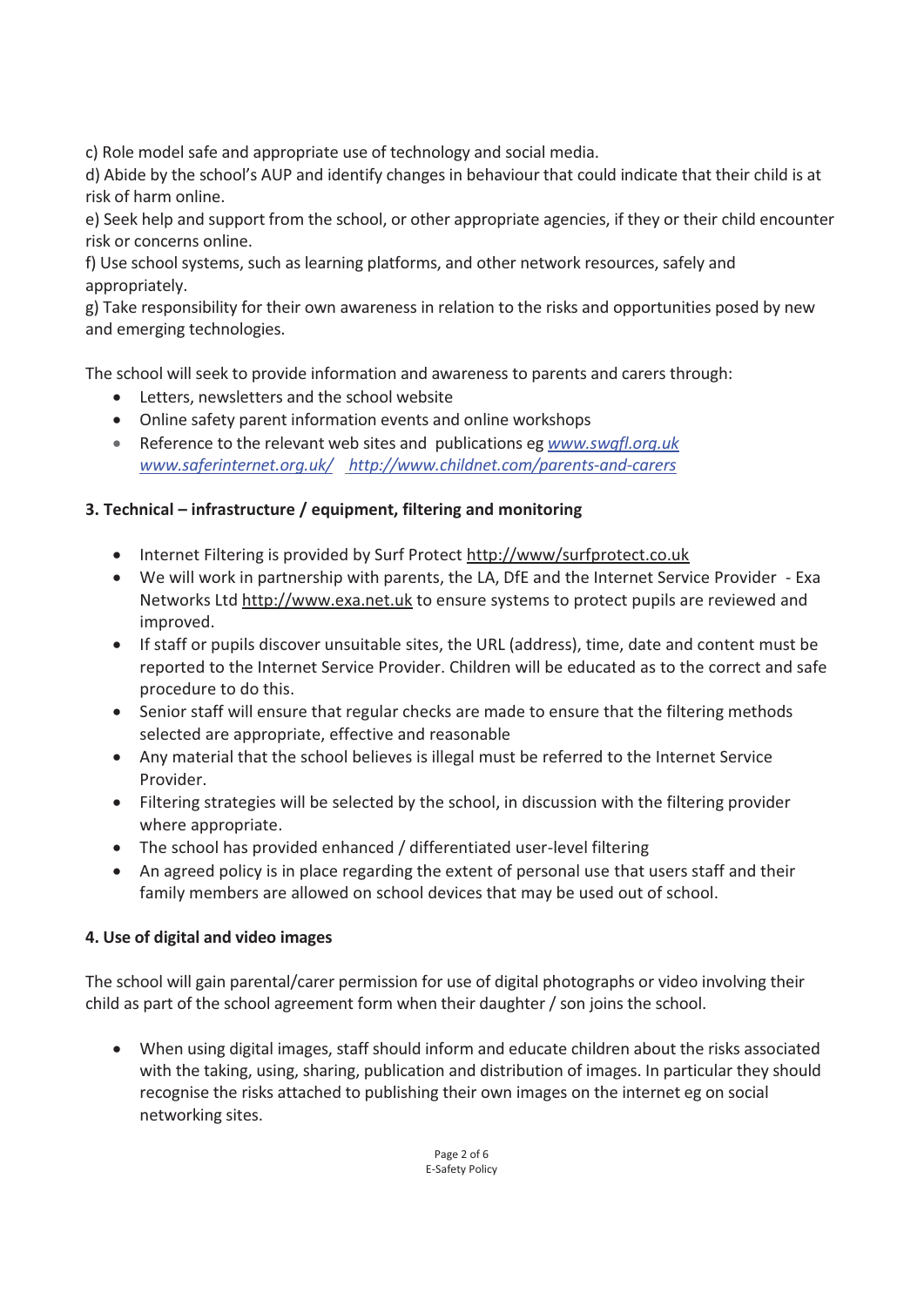- In accordance with guidance from the Information Commissioner's Office, parents / carers are welcome to take videos and digital images of their children at school events for their own personal use (as such use in not covered by the Data Protection Act). To respect everyone's privacy and in some cases protection, these images should not be published / made publicly available on social networking sites, nor should parents / carers comment on any activities involving other children / pupils in the digital / video images.
- Staff and volunteers are allowed to take digital / video images to support educational aims, but must follow school policies concerning the sharing, distribution and publication of those images. Those images should only be taken on school equipment; the personal equipment of staff should not be used for such purposes.
- Care should be taken when taking digital / video images that children are appropriately dressed and are not participating in activities that might bring the individuals or the school into disrepute.
- Children must not take, use, share, publish or distribute images of others without their permission
- Pupils are advised to be very careful about placing any personal photos on any 'social' online network space. They are taught to understand the need to maintain privacy settings so as not to make public, personal information.
- - Pupils are taught that they should not post images or videos of others without their permission. They are taught about the risks associated with providing information with images (including the name of the file), that reveals the identify of others and their location, such as house number, street name or school. Pupils are advised about the need to keep their data secure and what to do if they are subject to bullying or abuse
- Photographs published on the website, or elsewhere that include children will be selected carefully and will comply with good practice guidance on the use of such images.
- Children's full names will not be used anywhere on a website or blog, particularly in association with photographs.

# **5. Data Protection**

Please see data protection policy.

Staff must ensure that they:

- At all times take care to ensure the safe keeping of personal data, minimising the risk of its loss or misuse.
- Use personal data only on secure password protected computers and other devices, ensuring that they are properly "logged-off" at the end of any session in which they are using personal data.
- Transfer data using encryption and secure password protected devices.

When personal data is stored on any portable computer system, memory stick or any other removable media:

- The data must be encrypted and password protected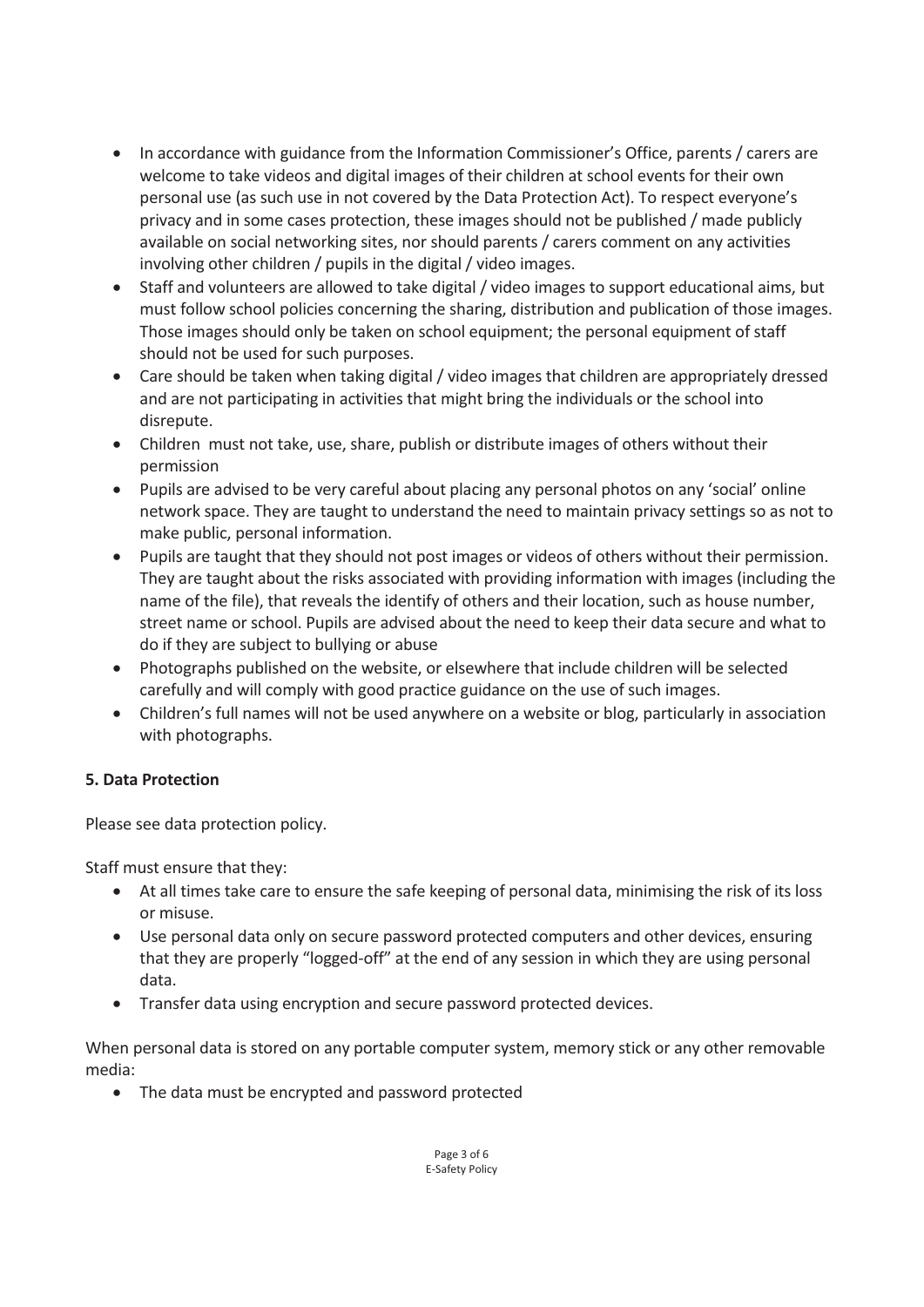- The device must be password protected (many memory sticks / cards and other mobile devices cannot be password protected)
- The device must offer approved virus and malware checking software
- The data must be securely deleted from the device, in line with school policy (below) once it has been transferred or its use is complete

# **6. Internet Use**

The school has a duty to provide children with quality internet access as part of their learning experience. Pupils use the internet widely outside of school and need to learn to evaluate internet information and to take care of their own safety and security.

- The school's internet access will be designed to enhance and extend education.
- Pupils will be taught what internet use is acceptable and what is not and given clear objectives for internet use.
- Access levels to the internet will be reviewed to reflect the curriculum, requirement and the age and ability of pupils.
- Staff should guide pupils to online activities that will support the learning outcomes planned for the pupils' age and ability.
- Pupils will be educated in the effective use of the internet in research, including the skills of knowledge location, retrieval and evaluation.
- Pupils will be taught to acknowledge the source of information used and to respect copyright when using internet materials in their own work.

# **7. Monitoring and review**

The Computing subject leader provides an annual Action Plan in which s/he evaluates the strengths and weaknesses in the subject, plans for further implementations and projects using Computing and indicates areas for further improvement. The Computing Subject leader attends Network meetings to stay updated in developments within Computing.

# **8. Use of Personal Devices and Mobile Phones**

Mobile phones brought into school are entirely at the staff member's, pupil's & parents/carers' or visitor's own risk. The School accepts no responsibility for the loss, theft or damage of any mobile phone or personal device brought into school.

The use of personal mobile phones or cameras by pupils or staff is not permitted at any time when pupils are present. The only exception to this is the use of a mobile phone to make calls during an emergency. Mobile phones are also used by teachers to enable access to CPOMS.

Members of staff will ensure that use of personal phones and devices takes place in accordance with the law, as well as, relevant school policy and procedures, such as child protection, data protection and AUPs.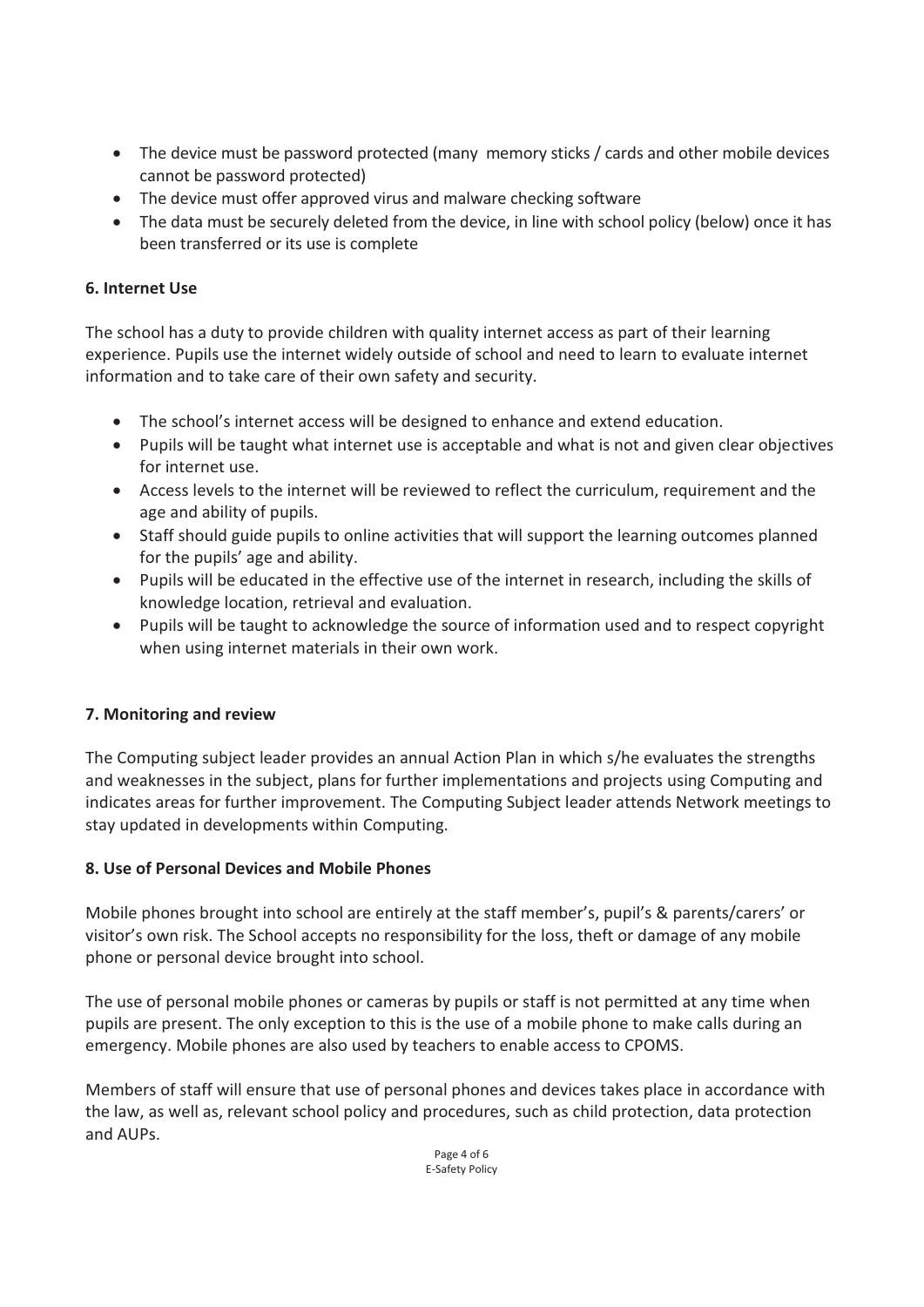Staff are advised to:

a) Keep mobile phones and personal devices in a safe and secure place during lesson time.

b) Keep mobile phones and personal devices switched off or switched to 'silent 'mode during lesson times.

c) Ensure that Bluetooth or other forms of communication (such as 'airdrop') are hidden or disabled during lesson times.

d) Ensure that any content brought onto site via mobile phones and personal devices are compatible with their professional role and expectations.

Members of staff are not permitted to use their own personal phones for contacting pupils or parents and carers.

Staff will not use personal devices, such as mobile phones, watches, tablets or cameras:

a) To take photos or videos of pupils and will only use work-provided equipment for this purpose.

b) Directly with pupils, and will only use work-provided equipment during lessons/educational activities.

Where staff members are required to use a mobile phone for school duties, for instance in case of emergency during off-site activities, or for contacting pupils or parents/carers, then a school phone will be provided and used, unless they have the prior permission of the head-teacher. In an emergency where a staff member doesn't have access to a school-owned device, they should use their own device and hide (by inputting 141) their own mobile number for confidentiality purposes.

# **9. Official Use of Social Media**

The official use of social media sites, by the school, only takes place with clear educational or community engagement objectives, with specific intended outcomes.

a) The official use of social media as a communication tool has been approved by the Headteacher.

b) Leadership staff have access to account information and login details for the social media accounts, in case of emergency, such as staff absence.

Official school social media channels have been set up as distinct and dedicated social media sites or accounts for educational or engagement purposes only.

a) Staff use school provided email addresses to register for and manage any official school social media channels.

b) Official social media sites are suitably protected and, where possible, run and/or linked to/from the school website.

c) Public communications on behalf of the school will, where appropriate and possible, be read and agreed by at least one other colleague.

Official social media use will be conducted in line with existing policies, including: anti-bullying, child protection and data protection.

a) All communication on official social media platforms will be clear, transparent and open to scrutiny. The school will ensure that any official social media use does not exclude members of the community who are unable or unwilling to use social media channels.